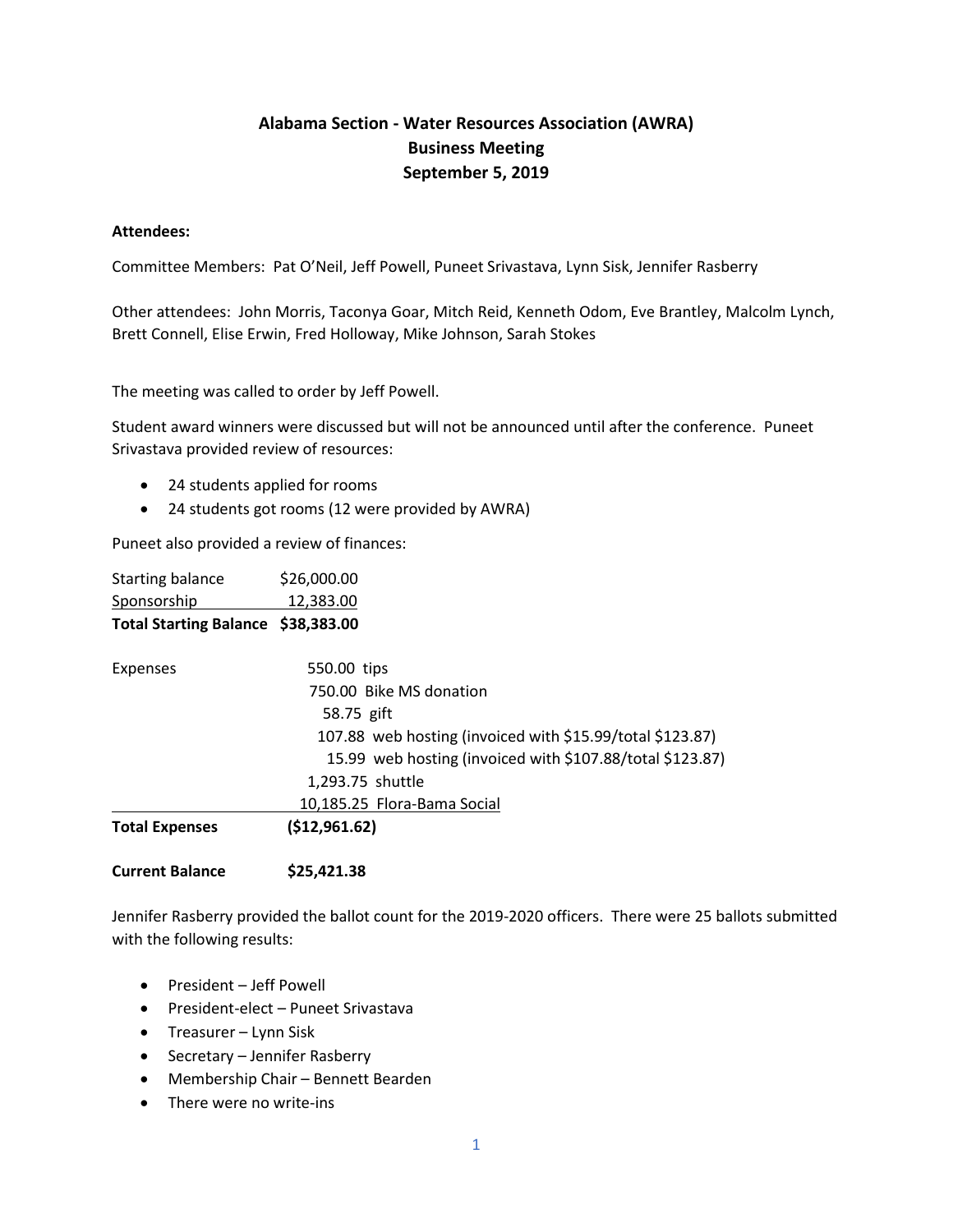John Morris gave an update on the Flora-Bama social. It was agreed that the shuttles worked well and that the music and entertainment was good, but there were some complaints about the food. He also brought up that the price had gone up from around \$6,500 in 2018 to \$10,185 in 2019. John will negotiate for a lower price to rent the Flora-Bama, but other venues and catering will also be investigated. Taconya Goar and Pat O'Neil will see if there can be a waiver of fees for using the state park.

Malcom Lynch, Fred Holloway and Brett Connell suggested rates be increased to cover increasing costs and offered the following suggestions:

- Increase sponsorship rates or have different levels of sponsorship
- Sponsors pay for different food items, events, etc. and be recognized (coffee provided by "sponsor", music and entertainment provided by "sponsor", etc.)
- Evaluate cost structure by comparing AWRA to other conferences

Pat O'Neil thanked the sponsors that attended the meeting for their contributions and for attending the meeting. He also suggested that sponsorship requests that were previously done by John Morris be split among the Symposium Committee. John will provide Pat with the contact information of the sponsors and this list will be distributed among the committee. John also suggested that TVA be asked to be included on sponsor contact list.

Pat also went over the new committee and the list of duties of each member. This list has been emailed to all committee members, but Rachel McGuire will be included on distribution list in the future.

Puneet will give his Wells Fargo credit card and box of Treasurer supplies to Lynn Sisk who is the new Treasurer, but all committee members will meet at 10:00 before the 2020 AWRA Symposium to go to Wells Fargo and get Wells Fargo Cards. He also noted that the In Motion web hosting payment has been made.

Puneet noted that the 2019 taxes have not been paid. He did not use the accountant to fill out the 2018 forms and did the taxes himself and will help Lynn if needed.

Jeff suggested that a job fair be added for the students and the meeting attendees agreed. Logistics will be decided before the next conference, setting up a table that students could visit for information.

Jeff also requested feedback on the Symposium speakers and the meeting attendees thought there was a good lineup of speaker. Jeff suggested that we have Keven Butt from Toyota come back in the future come back to give project updates.

Jeff Powell closed the meeting.